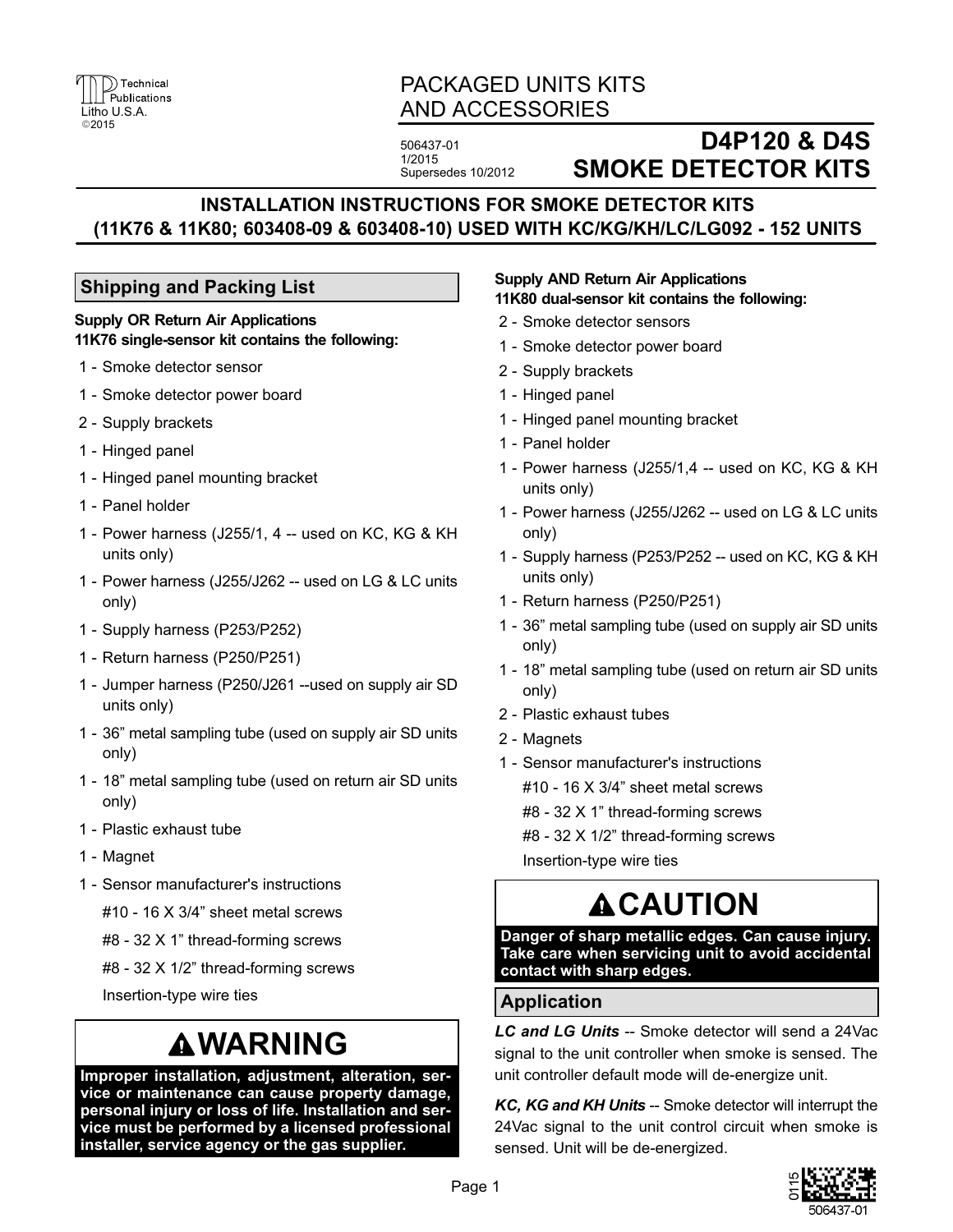**Installation**

# **ACAUTION**

**Before attempting to perform any service or maintenance, turn the electrical power to unit OFF at disconnect switch.**

### *Smoke detector sensor and power board installation*

Use manufacturer's instructions provided with smoke detector to install sensor(s) and power board. Refer to figure 1 for location of power board, supply air sensor and return air sensor. See figure 2 to assemble the supply air bracket.

### *Sampling tube installation*

- 1 Select the appropriate sampling tube. Supply air sensor -- 36" Return air sensor -- 18"
- 2 Slide metal sampling tube onto the back side of the sensor. When sensor is installed in return air applications, slide plastic exhaust tube onto back side of sensor. See figure [3](#page-2-0).

*NOTE - Plastic exhaust tube is NOT used in supply air applications and should be discarded.*

 3 - Orient sampling tube so that holes point toward the air stream.

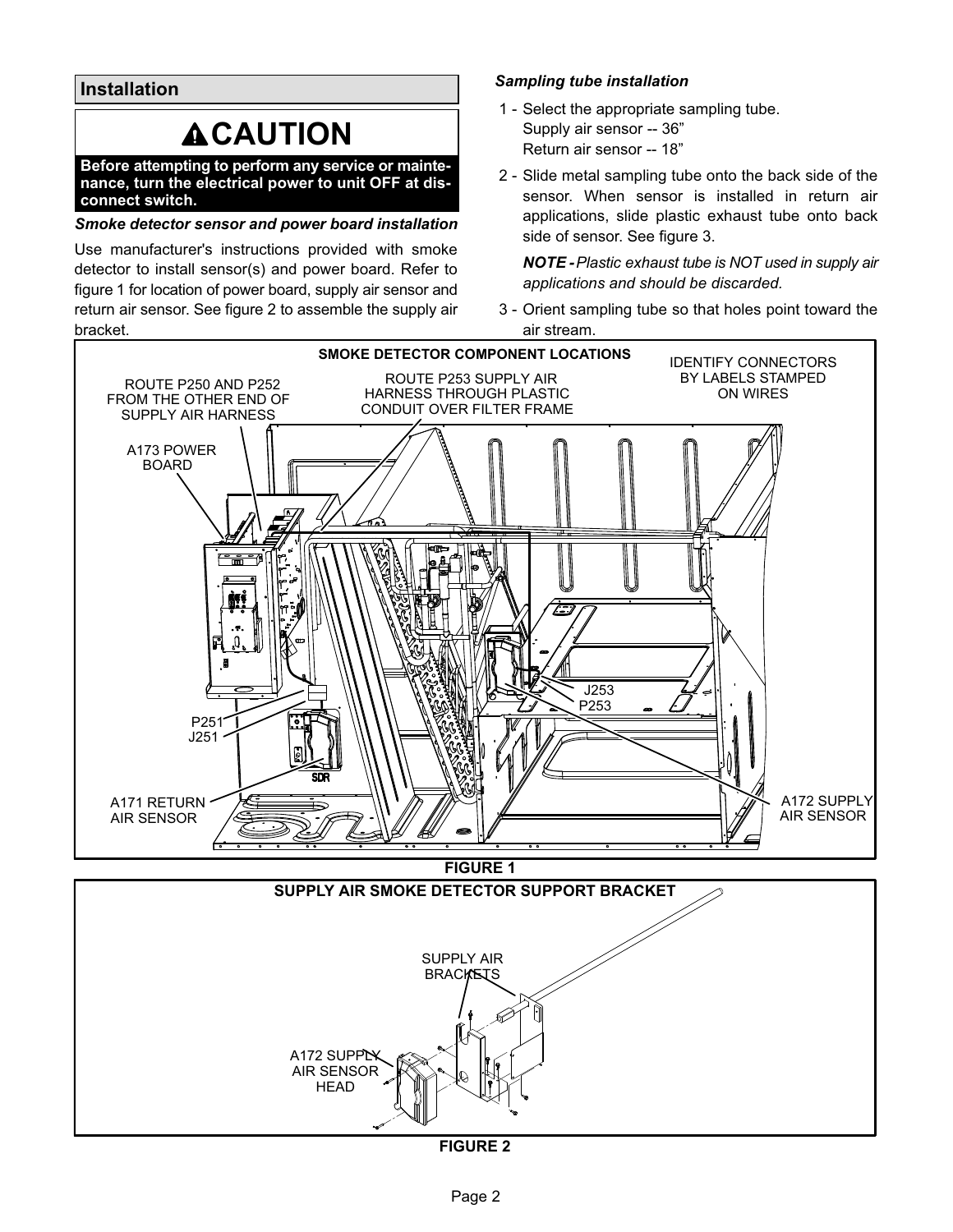<span id="page-2-0"></span>

**FIGURE 3**

### **Wiring**



**FIGURE 4**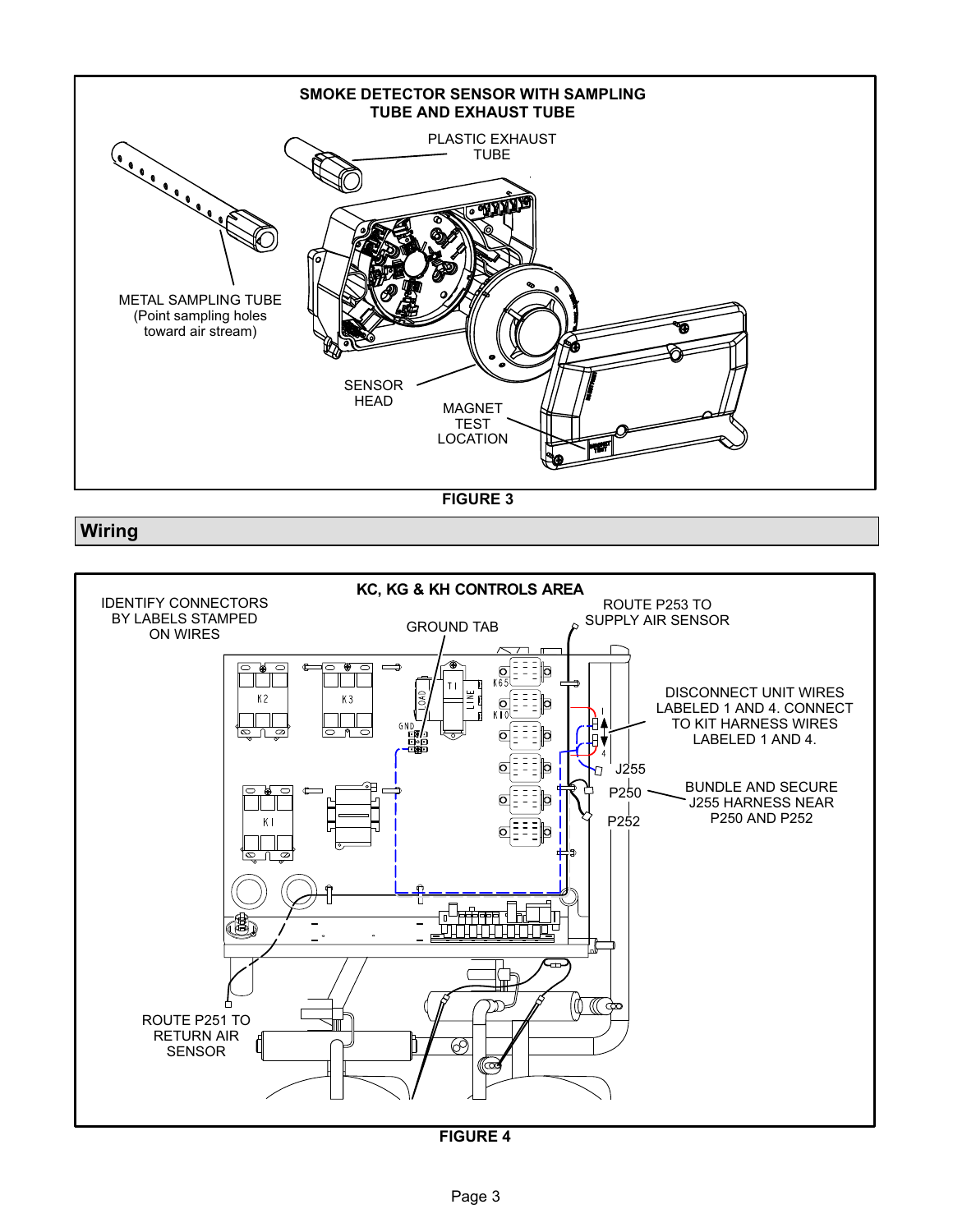### <span id="page-3-0"></span>*KC, KG and KH Units*

- 1 Supply air smoke detector installations -- Route harness wires across the top of the unit. Secure wires to existing bundle and route from the control area to the blower compartment as shown in figure 1. Take care to secure wires away from other components.
- 2 Locate and disconnect wires labeled 1 and 4 in control area. See figure [4](#page-2-0).
- 3 Locate power harness which has three quick-connect terminals on one end of harness. Connect wires labeled 1 and 4 to terminals disconnected in previous step. Connect wire labeled GND from power harness to ground tab in unit. Position J255 plug near P250 and P252 plugs. See Figure [4.](#page-2-0)
- 4 Secure power board to hinged panel using two

#8-32X1" screws. Route power board harness behind hinged panel as shown in figure 5 using provided insertion-type wire ties.

- 5 Use two #8 32 X 1/2" screws to secure smoke detector hinged panel to hinged panel mounting bracket. See details A and B on figure 5.
- 6 Use two #8 32 X 1/2" screws to secure panel holder to left side of compressor wrapper.
- 7 Use two #8 32 X 1/2" screws to secure hinged panel assembly to control box.
- 8 Secure P255, J250 and J252 harness ends to the insertion-type wire tie located in the control box.
- 9 Make jack/plug connections as shown in figure [6](#page-4-0) when installing return air smoke detector only, figure [7](#page-4-0) when installing supply air smoke detector only, and figure [8](#page-5-0) when installing both supply and return air smoke detectors.



**FIGURE 5**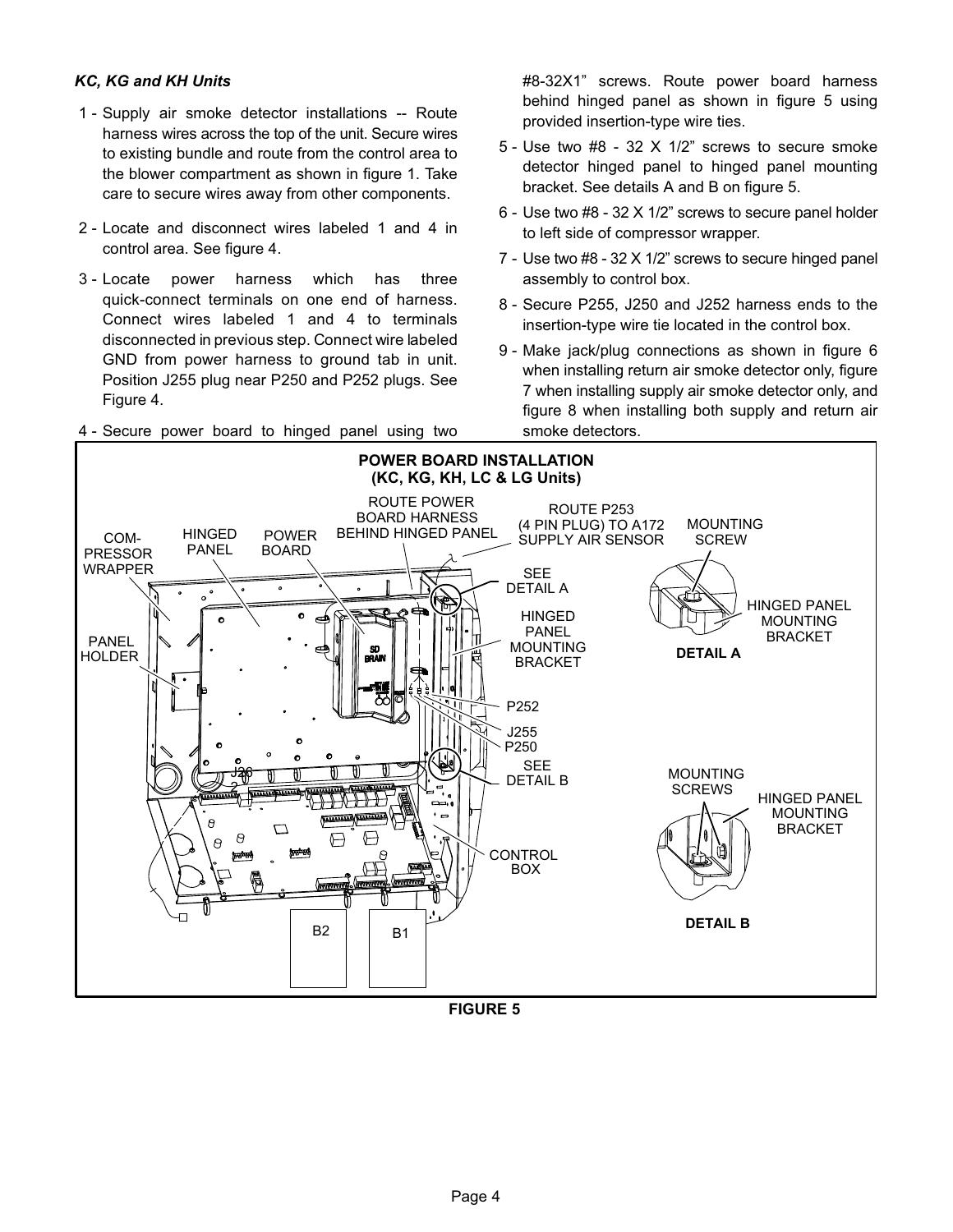<span id="page-4-0"></span>

**FIGURE 6**



**FIGURE 7**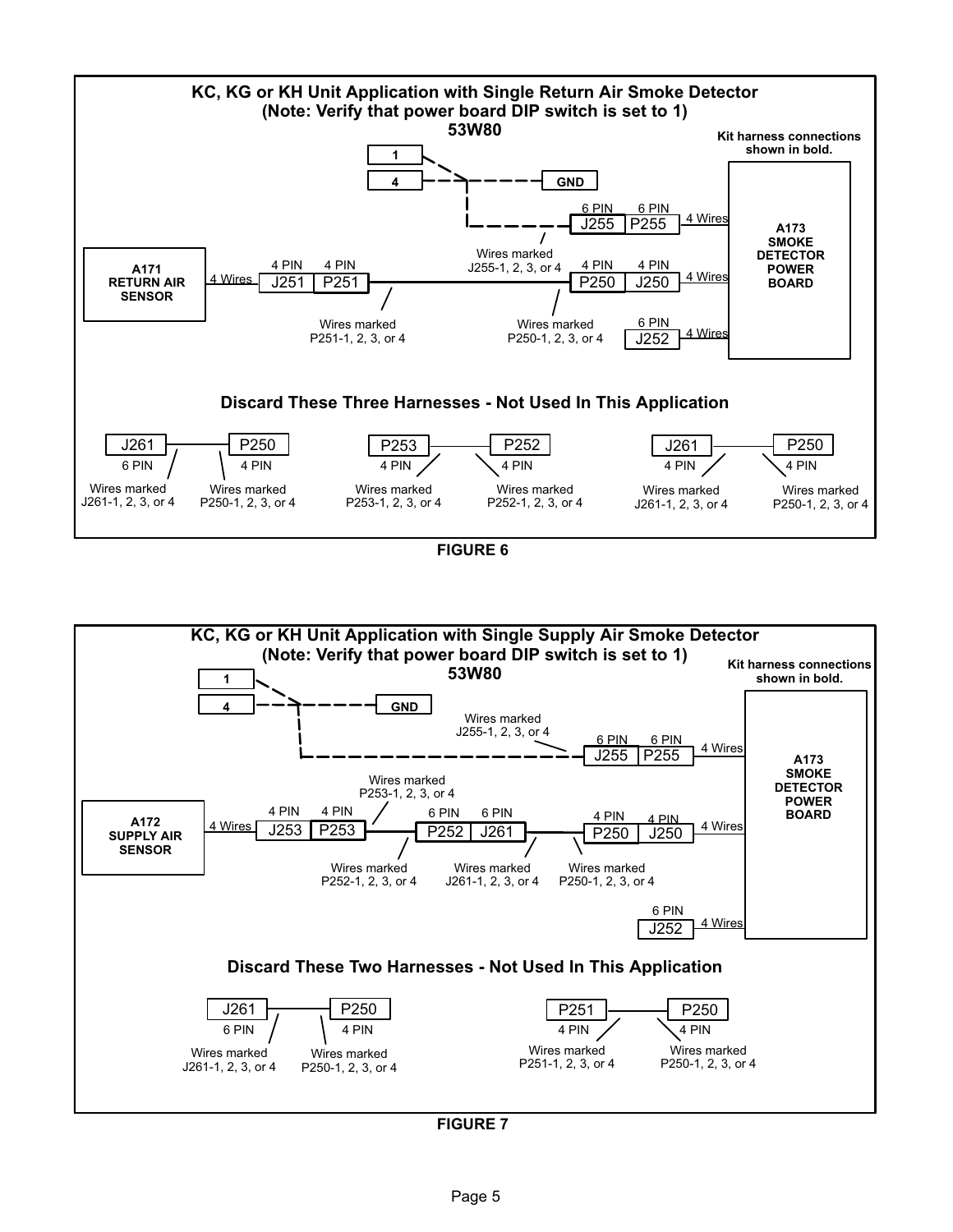<span id="page-5-0"></span>

**FIGURE 8**



**FIGURE 9**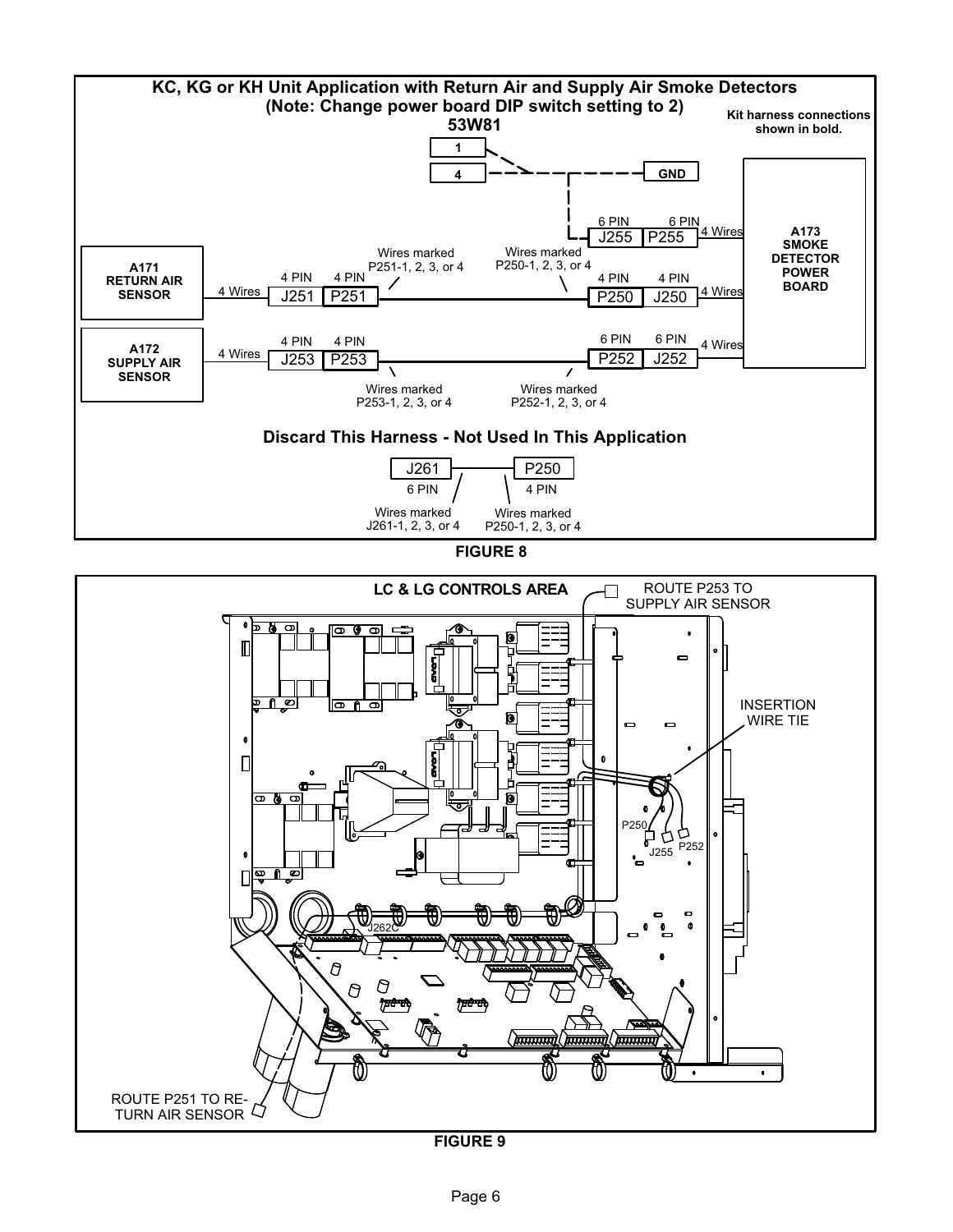### *LC and LG Units*

 1 - Install power board and hinged panel in control box as outlined in steps 4 through 7 in KC, KG and KH wiring section. See figure [5.](#page-3-0)

*Note - If a DDC control is factory-installed, the hinged panel will already be in place. Discard panel provided in kit.*

- 2 Secure P255, J250 and J252 harness ends to the insertion-type wire tie located in the control box. See figure [9](#page-5-0).
- 3 Make jack/plug connections as shown in figure 10 when installing return air smoke detector only, figure [11](#page-7-0) when installing supply air smoke detector only, and figure [12](#page-7-0) when installing both supply and return air smoke detectors.

*NOTE - Harness P252/P253 is factory-installed and is located near the supply sensor and power board hinged panel. Plugs are located in the unit near the*

### **Test Magnet(s)**

A test magnet is provided in a bag assembly with each sensor. Remove the magnet from the bag assembly and place it on a metal surface near the sensor. The magnet is used during test procedures.

### **Maintenance and Test Procedure Instructions**

The sensor manufacturer's instructions, which are provided with each sensor, outline information on maintenance and test procedures. Place these instructions in the literature pouch for future reference.